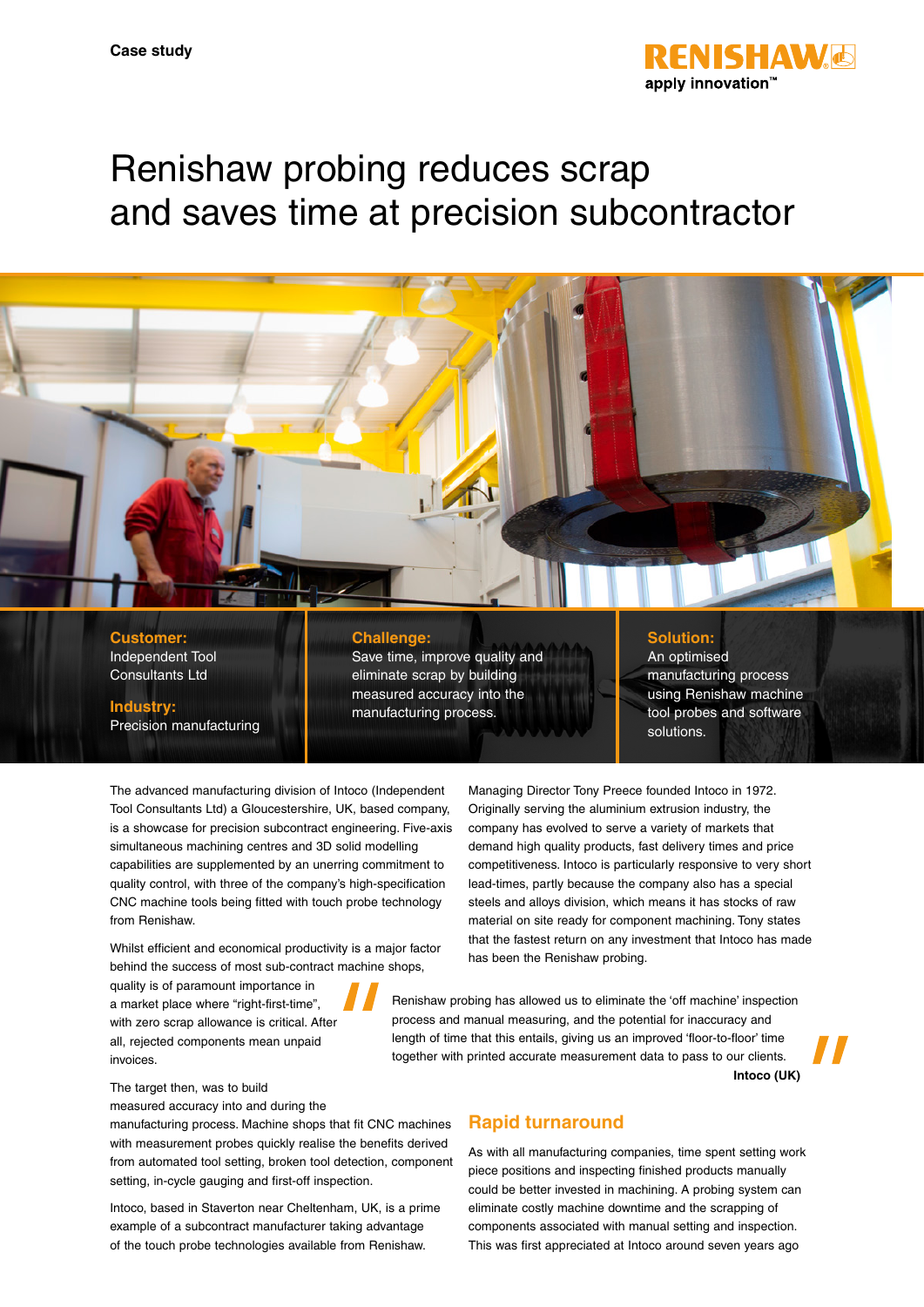

Wayne Parkins, Production Development Engineer at Intoco, with the Renishaw RMP600 probe

when the company invested in a Mazak Integrex e-1850V a machine so large it arrived in kit form in about 30 crates and at the time the only one in the UK. It came fitted with a Renishaw RMP600 touch probe, a factor which opened the company's eyes to the competitive gains on offer.

"Currently the metals extrusion industry commands 50% of our production capacity, but we also manufacture components for the oil and gas, green energy and pharmaceutical industries", says Wayne Parkins, Intoco's CNC Production Development Engineer. "We purchased the Mazak Integrex e-1850V to machine very large critical components up to 2300 mm in diameter and 1500 mm in height, manufactured in Alloy C22, super duplex and high alloy pre-hardened tool steels. With our clients not allowing any possibility of 'weld repair' in the event of a mistake 'right first time' on 1-off components is critical with no margin for error. This was the reason for the integration of the Renishaw inspection probing on our Mazak Integrex e-1850V."

# **Inspection Plus**

The Mazak INTEGREX e-1850V at Intoco also has Renishaw's Inspection Plus software for machining centres installed. This is an integrated package of macro software which includes vector and angle measuring options, print options and an extended range of cycles, as well as an SPC cycle, one-touch or two-touch probing options, tool offset compensation by percentage of measured error, and data output



Intoco uses Renishaw's machine tool probing systems on its Mazak INTEGREX machine tools

measuring and adjust tool sizes automatically with the controller, so from a measurement perspective it takes a lot of problems away from the operators", explains Mr Parkins. "We've got a CMM which will accommodate 800 mm on the X-axis, but when we get components over that size, we can't measure them as accurately as we need to. The Renishaw probing system and software are essential."

Intoco also machines 1500 mm diameter turbo fans on the same machine, where once again Inspection Plus is highly valuable: "We measure the fans using Inspection Plus and export the data to a suitable file, such as a Word document or an Excel spreadsheet," says Mr. Parkins. "We can then present a document to the customer showing nominal size, check size and tolerance band."

# **More investment**

Recently Intoco has added further Mazak multitasking machines to its production facility, including a Mazak Integrex e-650H, which machines components for extrusion presses, pharmaceutical and defence processes. A typical batch size at Intoco is one to four, with ten being the maximum.

Mr. Parkins explains: "originally the Mazak Integrex e-650H was delivered without a Renishaw touch probe. However, we required it to machine components up to 1000 mm diameter, which were difficult to measure with conventional inspection equipment. We then contracted Renishaw to fit a touch probe with a radio signal transmission to enable Intoco to inspect and record tight tolerance dimensions."



Intoco use Renishaw probing systems to measure large components during the manufacturing process



Intoco uses a Mazak INTEGREX e-1850V to machine components with large diameters

#### "Inspection Plus is great because you can do in-process